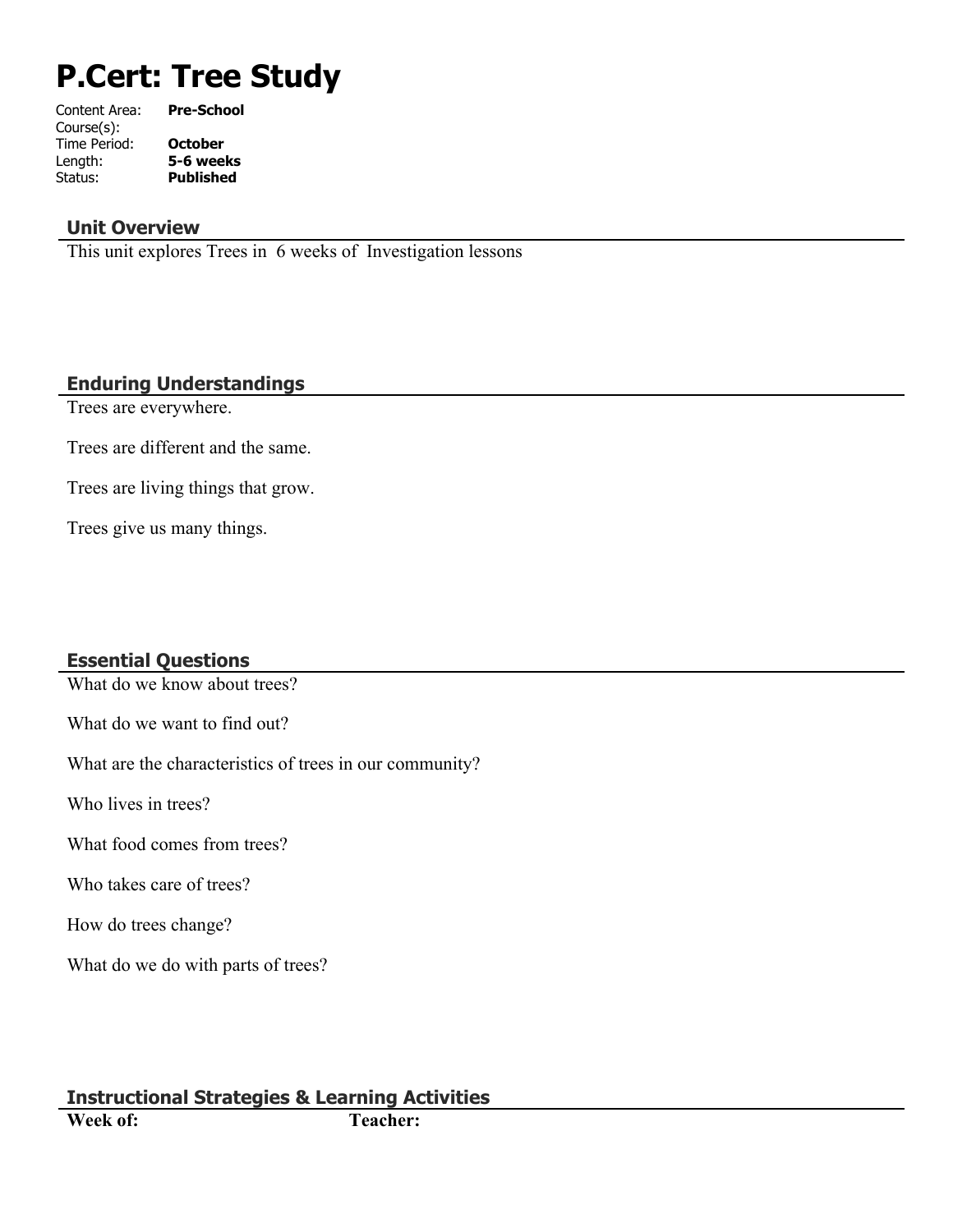|                | <b>Monday</b>                                              | Tuesday                                                                 | Wednesday                                                         | Thursday                                                                          | Friday                                                              |
|----------------|------------------------------------------------------------|-------------------------------------------------------------------------|-------------------------------------------------------------------|-----------------------------------------------------------------------------------|---------------------------------------------------------------------|
| <b>Areas</b>   | <b>Interest</b> Library: books<br>about trees              | Discovery: collection Discovery: tree parts<br>of tree parts            | to sort and classify                                              | Discovery: tree parts<br>to sort and classify                                     | Art: photos of<br>a variety of<br>trees                             |
| Large<br>Group | Movement: A<br>Tree My Size                                | Song: "The Green<br>Grass Grows"                                        | Movement: A Tree<br>My Size                                       | Song: "The Green<br>Grass<br>Grows"                                               | Song: "The<br><b>Green Grass</b><br>Grows"                          |
|                | Discussion and<br>Shared Writing:<br>The Sizes of<br>Trees | Discussion and<br>Will We See on Our Know About Trees?<br>Tree<br>Hunt? | Discussion and Shared<br>Shared Writing: What Writing: What Do We | Discussion and Shared Shared<br>Writing: What Do We Writing:<br>Know About Trees? | Discussion and<br>What Do We<br>Want to Find<br>Out About<br>Trees? |
| Read-<br>Aloud | Our Tree Named   <i>Abiyoyo</i><br>Steve                   |                                                                         | Chicka Chicka Boom<br>Boom                                        | Chicka Chicka Boom<br>Boom                                                        | $\lambda$ biyoyo                                                    |
| Small<br>Group | Has More?                                                  | Option 1: Which Option 1: A Tree<br>Poem                                | Option 1: Lining Up<br>the Cubes                                  | Option 1: Paint a Tree Option 1:<br>Picture                                       | Measuring<br><b>Tree Parts</b>                                      |
|                | Option 2: Tall<br>Towers                                   | Option 2: Poetry and<br>Photographs                                     | Option 2: Big and<br>Small Tree Parts                             | Option 2: Tree<br>Sculptures                                                      | Option 2:<br>Measuring<br>Outdoors                                  |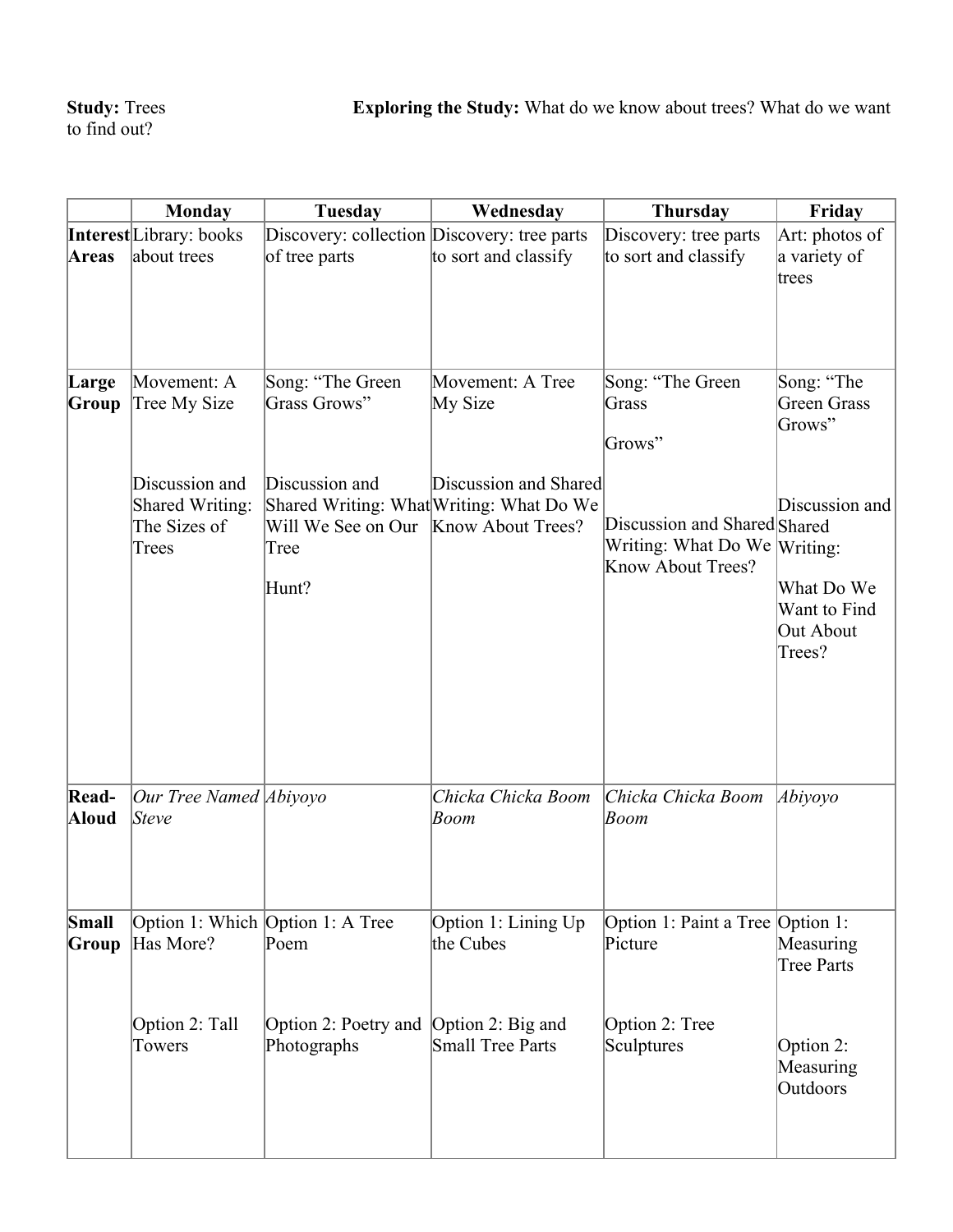| <b>Outdoor Experiences: Dribble Kick</b> |                                                            |                                                                                                                  |  |
|------------------------------------------|------------------------------------------------------------|------------------------------------------------------------------------------------------------------------------|--|
|                                          |                                                            |                                                                                                                  |  |
|                                          |                                                            |                                                                                                                  |  |
|                                          |                                                            | <b>Family Partnerships:</b> We encourage families to take their children for a walk around their neighborhood to |  |
|                                          |                                                            | examine the trees they see. Bring a small bag and help the children gather interesting parts that have fallen,   |  |
|                                          |                                                            | such as leaves, twigs, acorns, nuts, and bark. Please take some time to talk with your children about your own   |  |
|                                          |                                                            | childhood experiences with a tree, e.g., climbed a tree, enjoyed a picnic in the shade of a tree, or watched     |  |
|                                          | animals in trees. Send pictures to class if possible.      |                                                                                                                  |  |
|                                          | <b>Wow! Experiences:</b> Tuesday—A site visit to see trees |                                                                                                                  |  |

**Week of: Teacher:** 

community?

**Study:** Trees **Investigation:** 1. What are the characteristics of the trees in our

|                | Monday                                                                                                                   | Tuesday                                                                                 | Wednesday                                                                                                   | Thursday                                                                  | Friday                                                                                              |
|----------------|--------------------------------------------------------------------------------------------------------------------------|-----------------------------------------------------------------------------------------|-------------------------------------------------------------------------------------------------------------|---------------------------------------------------------------------------|-----------------------------------------------------------------------------------------------------|
| Areas          | <b>Interest</b> Art: evergreen<br>sprigs to be used as<br>painting tools                                                 | Discovery: paper and<br>crayons to make leaf<br>rubbings; leaves;<br>magnifying glasses | Dramatic Play:<br>materials to<br>construct a large<br>tree                                                 | Toys and Games:<br>several sets of<br>matching leaf<br>rubbings           | Toys and Games:<br>photos of trees to<br>sort                                                       |
|                | Computer: ebook<br>version of Trees<br>Count                                                                             |                                                                                         |                                                                                                             | Computer: ebook<br>version of <i>Trees</i> ,<br>Trees, Trees              | Computer: ebook<br>version of Trees<br>Count                                                        |
| Large<br>Group | Song: "I'm a Sturdy Game: Feely Box<br>Oak Tree"<br>Discussion and<br>Shared Writing:<br>Preparing for the<br>Site Visit | Discussion and Shared<br>Writing: Using Our<br>Senses to Explore<br>Trees               | Game: Riddle Dee Song: "Ticky<br>Dee<br>Discussion and<br>Shared Writing:<br><b>Examining Tree</b><br>Parts | Ricky"<br>Discussion and<br>Shared Writing:<br>Evergreen and<br>Deciduous | Rhyme: "Come<br>Play With Me"<br>Discussion and<br>Shared Writing:<br><b>Sharing Tree</b><br>Photos |
|                |                                                                                                                          |                                                                                         |                                                                                                             |                                                                           |                                                                                                     |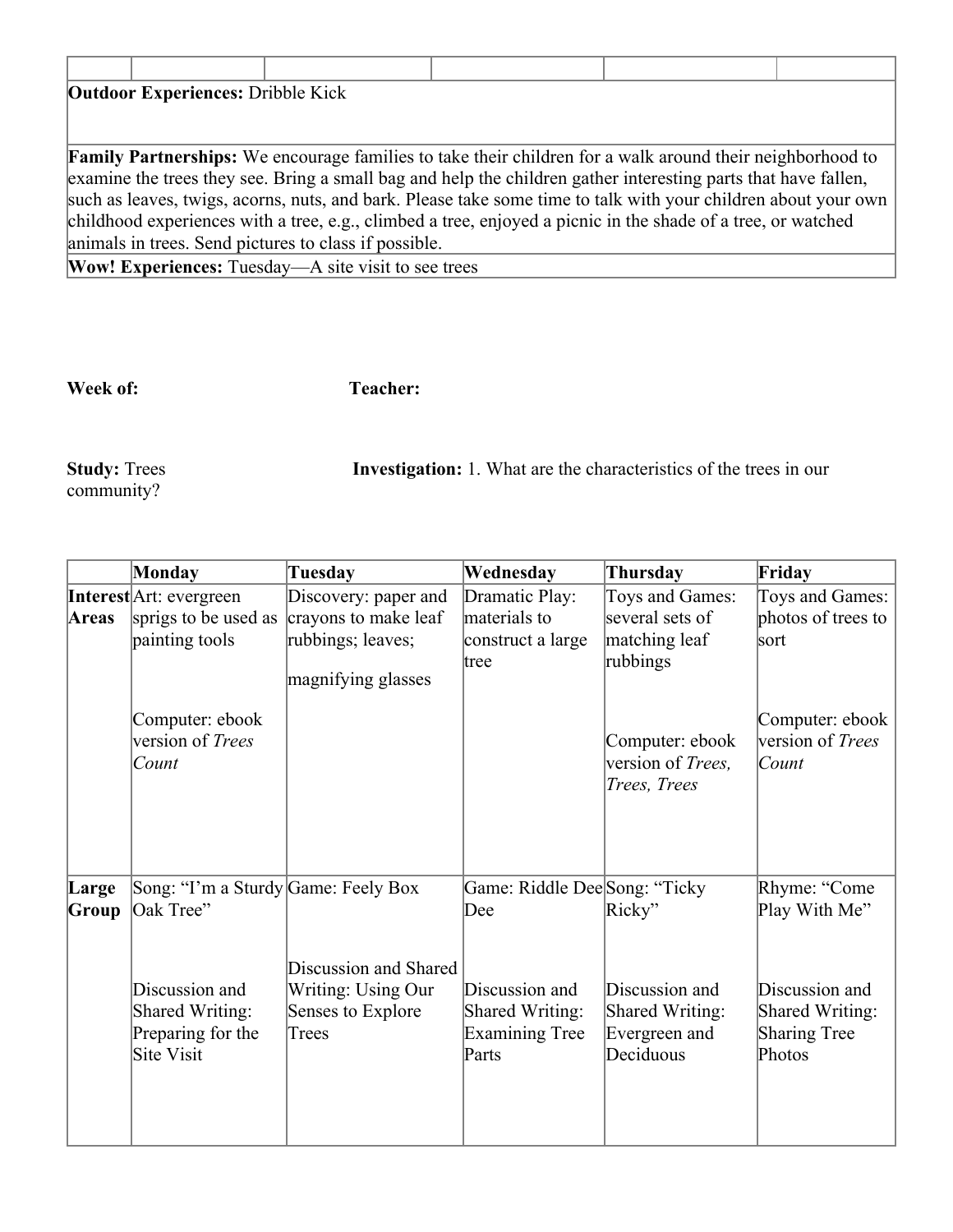| Read-<br>Aloud                                                  | Trees Count                                          | Abiyoyo                   | Our Tree Named<br><i>Steve</i>             | The Growthy<br>Ladybug                           | <b>Trees Count</b>              |  |  |
|-----------------------------------------------------------------|------------------------------------------------------|---------------------------|--------------------------------------------|--------------------------------------------------|---------------------------------|--|--|
| Small<br>Group                                                  | Option 1: Guessing Option 1: Chicka<br><b>Shapes</b> | Chicka ABC                | Option 1: Alike<br>and Different<br>Leaves | Option 1: Creating   Option 1: Stick<br>Patterns | Letters                         |  |  |
|                                                                 | Option 2: Puzzles                                    | Option 2: Big Tree<br>ABC | Option 2: Sorting<br>Leaves                | Option 2: Tree<br>Patterns                       | Option 2: Stick<br>Letter Books |  |  |
| <b>Outdoor Experiences:</b> Hula Hoop Corral; Balance on a Beam |                                                      |                           |                                            |                                                  |                                 |  |  |

**Family Partnerships:** We'd like to invite a family member to visit the class next week to share an interesting story about an experience involving something that lived in a tree. Perhaps you've watched a squirrel build a nest or saw baby birds hatch! Please let us know if you are interested in joining us. We also invite families to contribute pictures of trees. Finally, please access the ebooks, *Trees, Trees, Trees* and *Trees Count*.

**Wow! Experiences:** Tuesday—A site visit to see trees

#### **Week of: Teacher:**

**Study:** Trees **Investigation:** 2. Who lives in trees?

|                | <b>Monday</b>                                                                              | Tuesday                                                                                 | Wednesday                    | <b>Thursday</b>             | Friday                                                               |
|----------------|--------------------------------------------------------------------------------------------|-----------------------------------------------------------------------------------------|------------------------------|-----------------------------|----------------------------------------------------------------------|
|                | <b>Interest</b> Art: materials to make Discovery: tree                                     |                                                                                         | Discovery: tree              | Dramatic Play:              | Dramatic Play:                                                       |
| Areas          | bark rubbings;<br>magnifying glass<br>Computer: ebook<br>version of Who Lives<br>in Trees? | parts,<br>magnifying<br>glasses<br>Computer: ebook<br>version of Who<br>Lives in Trees? | parts,<br>magnifying glasses | realistic animal<br>puppets | realistic animal<br>puppets; materials for<br>building<br>tree homes |
| Large<br>Group | Song: "Strolling"                                                                          | Game: Riddles                                                                           | Game: Let's                  | Song: "I'm a                | Song: "Strolling                                                     |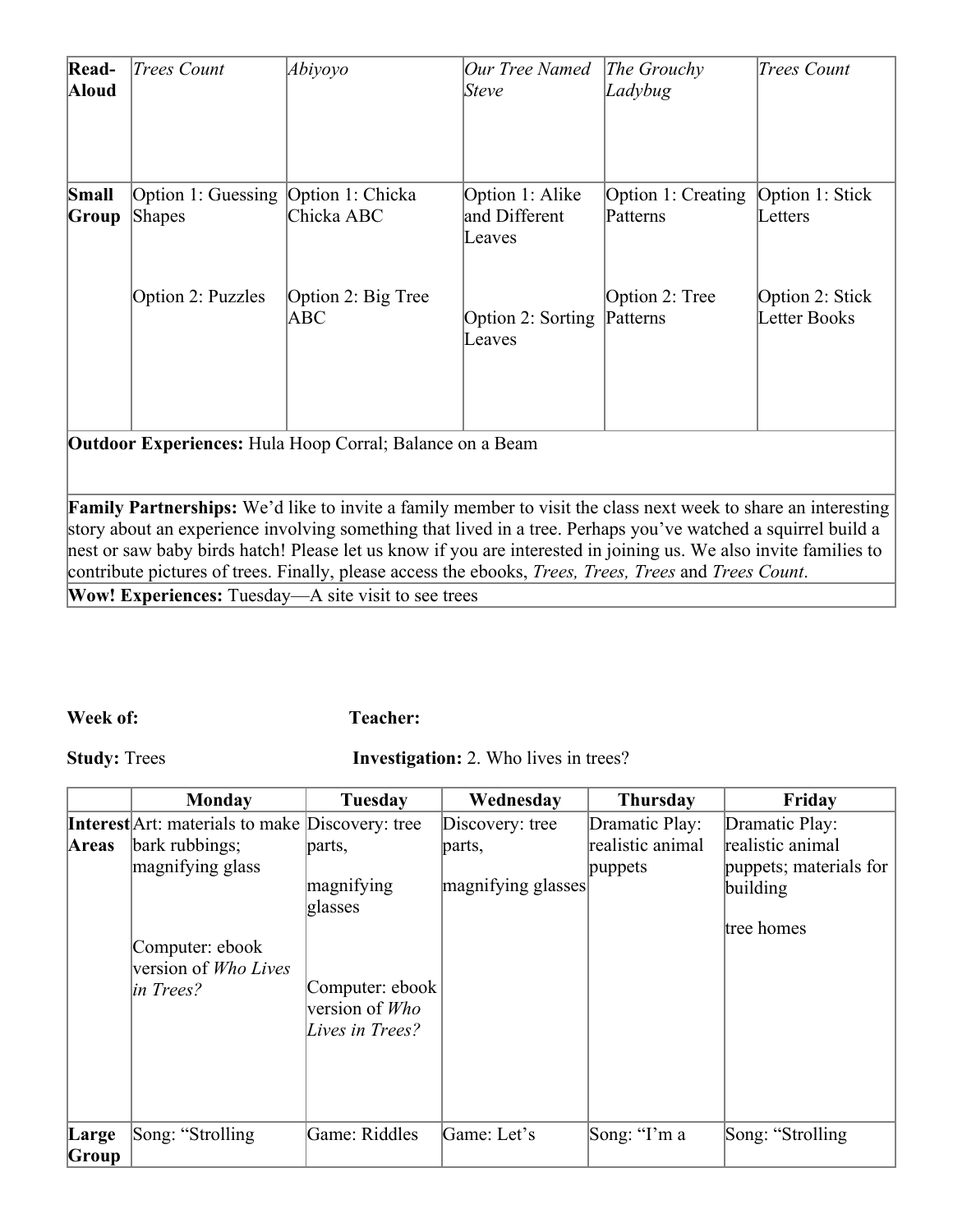|                | Through the Park"                                                                   |                                                 | Pretend                                                            |                                                                       | Sturdy Oak Tree" Through the Park"       |
|----------------|-------------------------------------------------------------------------------------|-------------------------------------------------|--------------------------------------------------------------------|-----------------------------------------------------------------------|------------------------------------------|
|                | Discussion and Shared Preparing for the<br>Writing: Who Might<br>Live in Our Trees? | Discussion and<br>Shared Writing:<br>Site Visit | Discussion and<br><b>Shared Writing:</b><br>Harmful and<br>Helpful | Discussion and<br>Shared Writing:<br>Tree Storytelling Homes in Trees | Discussion and<br>Shared Writing:        |
|                |                                                                                     |                                                 |                                                                    |                                                                       |                                          |
| Read-<br>Aloud | The Grouchy Ladybug Who Lives in                                                    | Trees?                                          | The Grouchy<br>Ladybug                                             | When the<br>Monkeys Came<br>Back                                      | Henny Penny                              |
| Small<br>Group | Option 1: How Many<br>Are in the Tree?                                              | Option 1: Show<br>Me Five                       | Option 1: Rhyming Option 1:<br>Riddles                             | Creature<br>Paintings                                                 | Option 1: Spy Outside                    |
|                | Option 2: Big Story<br>Problems                                                     | Option 2:<br>Nursery Rhyme<br>Count             | Option 2: Rhyming<br>Tubs                                          | Option 2: Animal Homes<br>Sculptures                                  | Option 2:<br><b>Investigating Animal</b> |
|                | <b>Outdoor Experiences:</b> Who Lives in Trees?; Body Part Balance                  |                                                 |                                                                    |                                                                       |                                          |

**Family Partnerships:** Please take some time this week to talk to your children about experiences you have had with insects or other animals in trees. Also, we'd like to invite a family member or another community member who grows food on trees (such as a farmer or someone with a fruit tree at home) to visit the class next week. Please let us know if you are interested in joining us. Finally, please access the ebook, *Who Lives in Trees?*

**Wow! Experiences:** Tuesday: A site visit to see trees

**Week of: Teacher:** 

**Study:** Trees **Investigation:** 3. What food comes from trees?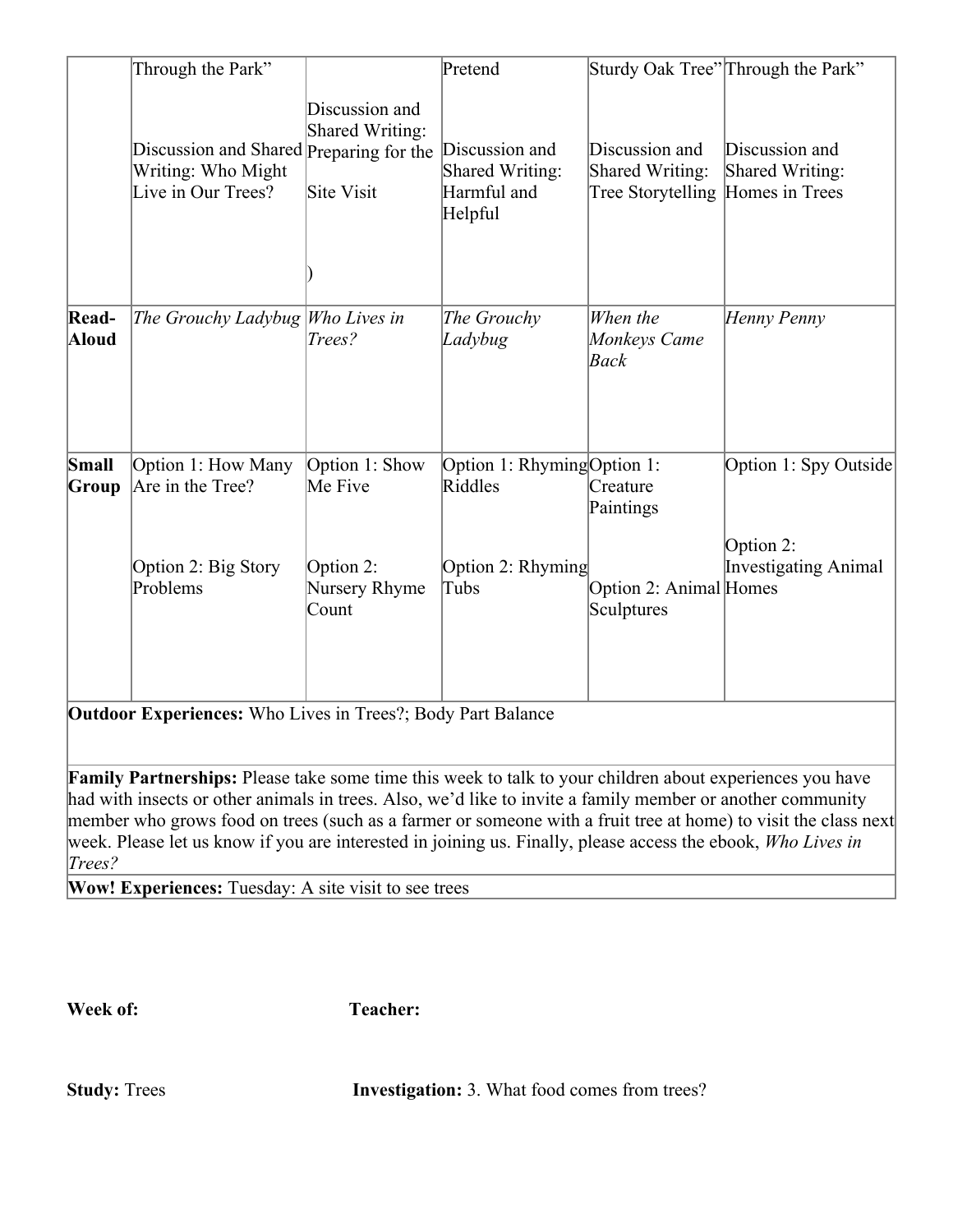|                | <b>Monday</b>                                                                                | Tuesday                                                     | Wednesday                                                            | <b>Thursday</b>                                                                   | Friday                                                                       |
|----------------|----------------------------------------------------------------------------------------------|-------------------------------------------------------------|----------------------------------------------------------------------|-----------------------------------------------------------------------------------|------------------------------------------------------------------------------|
| <b>Areas</b>   | <b>Interest</b> Library: books about<br>tree-grown foods and<br>the animals that eat<br>them | Discovery: scale,<br>tree parts                             | Art: materials to make<br>a collage                                  | Art: illustrations Dramatic Play:<br>of new Henny<br>Penny characters Henny Penny | props to act out                                                             |
|                |                                                                                              | Computer: ebook<br>version of Who<br>Lives in Trees?        | Computer: ebook<br>version of <i>Henny</i><br>Pennv                  | Computer:<br>ebook version of ebook version<br><b>Trees Count</b>                 | Computer:<br>of Henny Penny                                                  |
| Large<br>Group | Song: "Strolling<br>Through the Park"                                                        | Rhyme: "High in<br>the Tree"                                | Song: "Strolling<br>Through the Park"                                | Rhyme: "High in Poem: "I Had a<br>the Tree"                                       | Little Nut Tree"                                                             |
|                | Discussion and Shared<br>Writing: Why Do<br>Animals<br>Live in Trees?                        | Discussion and<br>Shared Writing:<br>Food Grown on<br>Trees | Discussion and Shared<br>Writing: Visitor Who<br>Grows Food on Trees | Discussion and<br>Shared Writing:<br>Henny Penny                                  | Discussion and<br>Shared Writing:<br>Dramatic<br>retelling of<br>Henny Penny |
| Read-<br>Aloud | Henny Penny                                                                                  | Who Lives in<br>Trees?                                      | Henny Penny                                                          | <b>Trees Count</b>                                                                | Chicka Chicka<br>Boom Boom                                                   |
| Small<br>Group | Option 1: I Went<br>Shopping                                                                 | Option 1:<br><b>Nonsense Names</b>                          | Option 1: Applesauce                                                 | Option 1: Same<br>Sound Sort                                                      | Option 1:<br>Alphabet Cards                                                  |
|                | Option 2: What's for<br>Snack?                                                               | Option 2:<br><b>Rhyming Riddles</b>                         | Option 2: Apple Bread                                                | Option 2:<br>Tongue Twisters Jumping Beans                                        | Option 2:                                                                    |

**Outdoor Experiences:** Leaf Silhouettes; Moving Through the Forest

**Family Partnerships:** We would like to invite a family or community member to help make applesauce or apple bread with the children during small-group time on Wednesday. Next week, we would be grateful to have family or community member to visit the classroom to talk about how to care for trees. If you or someone you know is a tree-care expert such as a forester, arborist, or nursery worker and would be interested in sharing what you know, please contact us! Finally, we encourage families to access the following ebooks: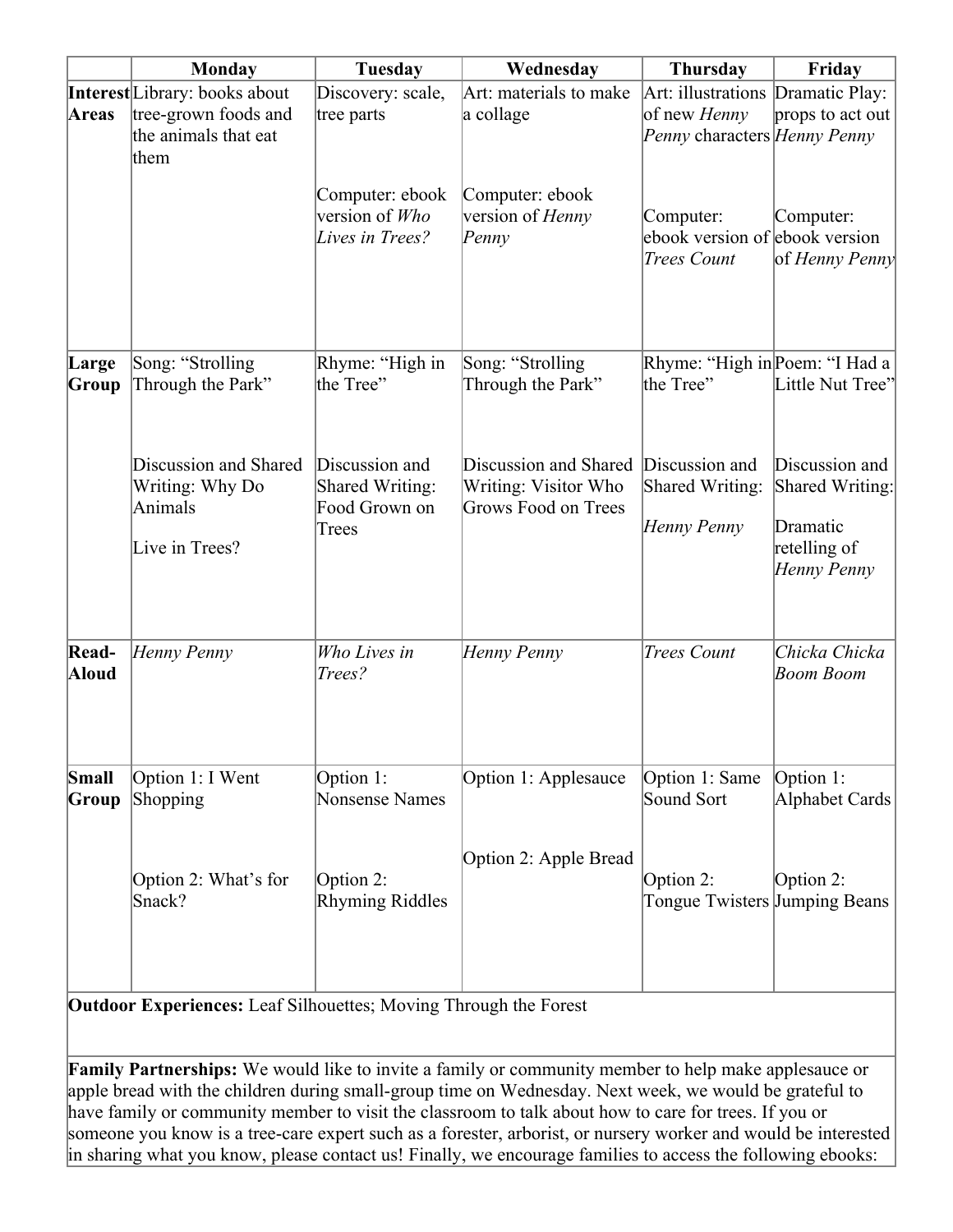*Who Lives in Trees?*, *Henny Penny*, and *Trees Count.*

**Wow! Experiences:** Wednesday—Visit from someone who either grows food on trees or works with treegrown food

**Week of: Teacher:** 

**Study:** Trees **Investigation:** 4. Who takes care of trees? (Monday–Thursday)

5. How do trees change? (Friday)

|                | <b>Monday</b>                                                                                                                             | <b>Tuesday</b>                                                                    | Wednesday                                                                                            | <b>Thursday</b>                                                               | Friday                                                                                                |
|----------------|-------------------------------------------------------------------------------------------------------------------------------------------|-----------------------------------------------------------------------------------|------------------------------------------------------------------------------------------------------|-------------------------------------------------------------------------------|-------------------------------------------------------------------------------------------------------|
| Areas          | <b>Interest</b> Art: materials to make<br>class books<br>Computer: ebook<br>version of Growing<br>Trees                                   | Art: materials to<br>make class books                                             | Art: materials to<br>make class books<br>Computer: ebook<br>version of<br><b>Growing Trees</b>       | Art: materials<br>to make class<br>books<br>Cooking:<br>lemonade              | Art: landscape<br>painting for<br>inspiration at the<br>easel; Colors!<br>¡Colores!                   |
| Large<br>Group | Rhyme: "Two Plump"<br>Armadillos"<br>Discussion and Shared<br>Writing: Taking Care of Visitor Who Takes<br>Us and Taking Care of<br>Trees | Poem: "High in the<br>Tree"<br>Discussion and<br>Shared Writing:<br>Care of Trees | Game: Echo<br>Clapping<br>Discussion and<br>Shared Writing:<br>Recalling the Tree Writing:<br>Expert | Poem: "High<br>in the Tree"<br>Discussion and<br>Shared<br>Planting a<br>Tree | Movement: Counting<br>Calisthenics<br>Discussion and<br>Shared Writing: We<br>Grow, and Trees<br>Grow |
| Read-<br>Aloud | Growing Trees                                                                                                                             | Charlie Anderson                                                                  | <b>Growing Trees</b>                                                                                 | Our Tree<br>Named Steve                                                       | When the Monkeys<br>Came Back                                                                         |
| Small<br>Group | Option 1: Knowing Our Option 1: How Big                                                                                                   |                                                                                   | Option 1: Play                                                                                       | Option 1:<br>Patterns in                                                      | Option 1: Shapes,                                                                                     |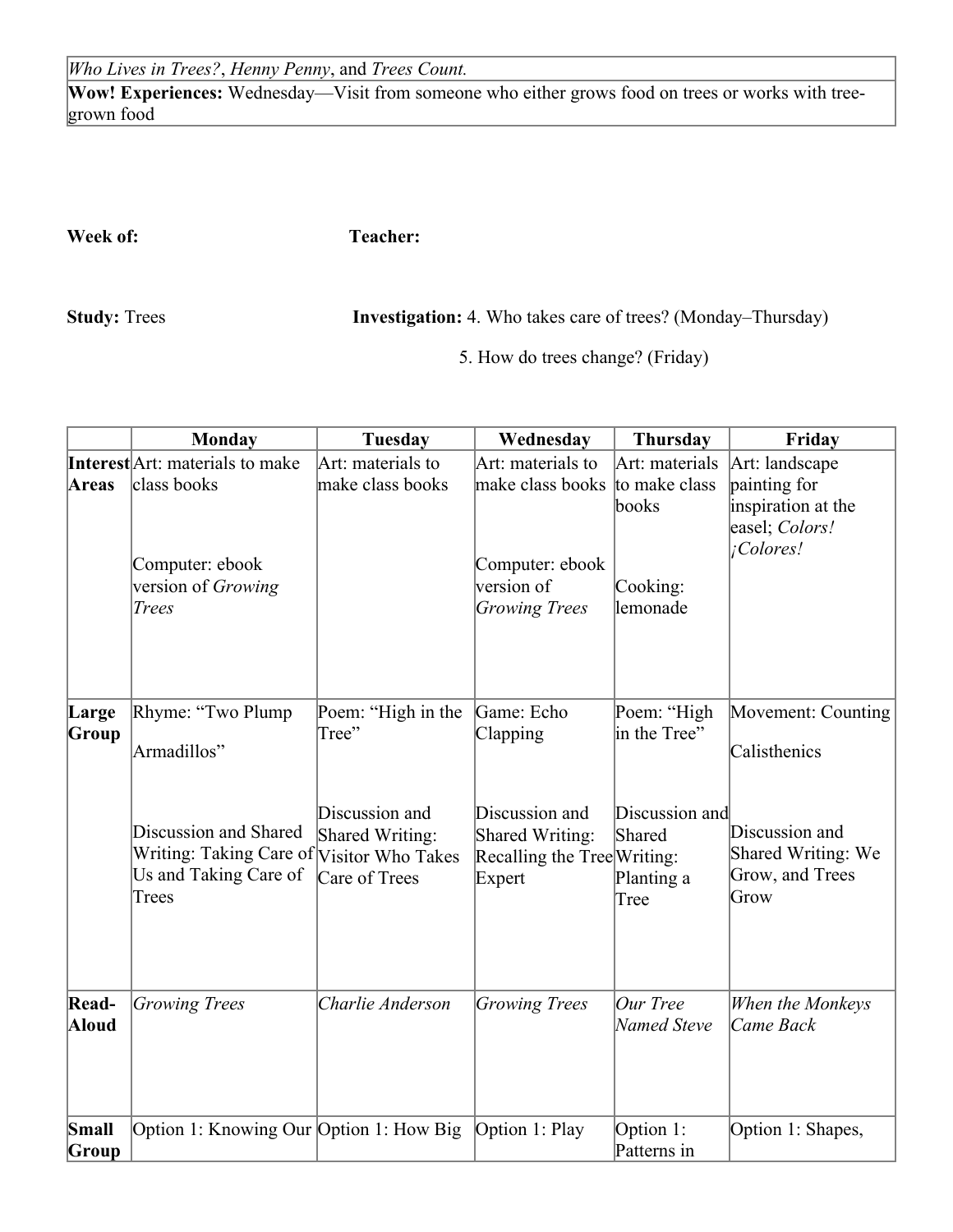|                                                                                                                    | Friends                                                                       | Around?                                            | Dough   | Trees                                            | Shapes, Shapes     |  |
|--------------------------------------------------------------------------------------------------------------------|-------------------------------------------------------------------------------|----------------------------------------------------|---------|--------------------------------------------------|--------------------|--|
|                                                                                                                    | Option 2: Making My<br>Name                                                   | Option 2: Measuring Option 2: Peach<br>Tree Trunks | Cobbler | Option $2$ :<br>Photographing Farmer<br>Patterns | Option 2: The Busy |  |
|                                                                                                                    | <b>Outdoor Experiences: Punting: Squirrels in Trees</b>                       |                                                    |         |                                                  |                    |  |
|                                                                                                                    |                                                                               |                                                    |         |                                                  |                    |  |
| <b>Family Partnerships:</b> We would like to invite a family member to visit the class on Wednesday to cook with   |                                                                               |                                                    |         |                                                  |                    |  |
| the children. This week's ebook is <i>Growing Trees</i> —please access it. Finally, remember that all families are |                                                                               |                                                    |         |                                                  |                    |  |
| welcome to participate in the celebration at the end of this study.                                                |                                                                               |                                                    |         |                                                  |                    |  |
|                                                                                                                    | <b>Wow! Experiences:</b> Tuesday—A visit from someone who takes care of trees |                                                    |         |                                                  |                    |  |

**Week of: Teacher:** 

**Study:** Trees **Investigation:** 5. How do trees change? (Monday–Thursday)

6. What can we do with parts of trees? (Friday)

|                | <b>Monday</b>                                                                                                                                                          | <b>Tuesday</b>                                                        | Wednesday                                                                                                                                        | <b>Thursday</b>                                                                                                                   | Friday                                                                                             |
|----------------|------------------------------------------------------------------------------------------------------------------------------------------------------------------------|-----------------------------------------------------------------------|--------------------------------------------------------------------------------------------------------------------------------------------------|-----------------------------------------------------------------------------------------------------------------------------------|----------------------------------------------------------------------------------------------------|
| <b>Areas</b>   | <b>Interest</b> Art: landscape<br>painting for<br>inspiration at the<br>leasel<br>Computer: ebook<br>versions of<br><i>Growing Trees</i> and<br>Trees,<br>Trees, Trees | Library: writing<br>materials for<br>writing poems;<br>audio recorder | $Art: \text{pairs};$<br>colorful leaves<br>Library: Who<br>Lives in Trees? word bank;<br>Computer:<br>ebook version<br>of Who Lives in<br>Trees? | Computer: ebook<br>version of <i>Trees</i> ,<br>Trees, Trees;<br>digital camera;<br>printer; each child's<br>bookbinding supplies | Discovery: wood,<br>sandpaper;<br>digital camera<br>Computer: ebook<br>version of A Tree Is<br>For |
| Large<br>Group | Rhyme: "Come<br>Play With Me"                                                                                                                                          | Movement:<br>Counting                                                 | Movement:<br>Riddle Dee Dee                                                                                                                      | Game: Clap the Beat Music: Drums                                                                                                  |                                                                                                    |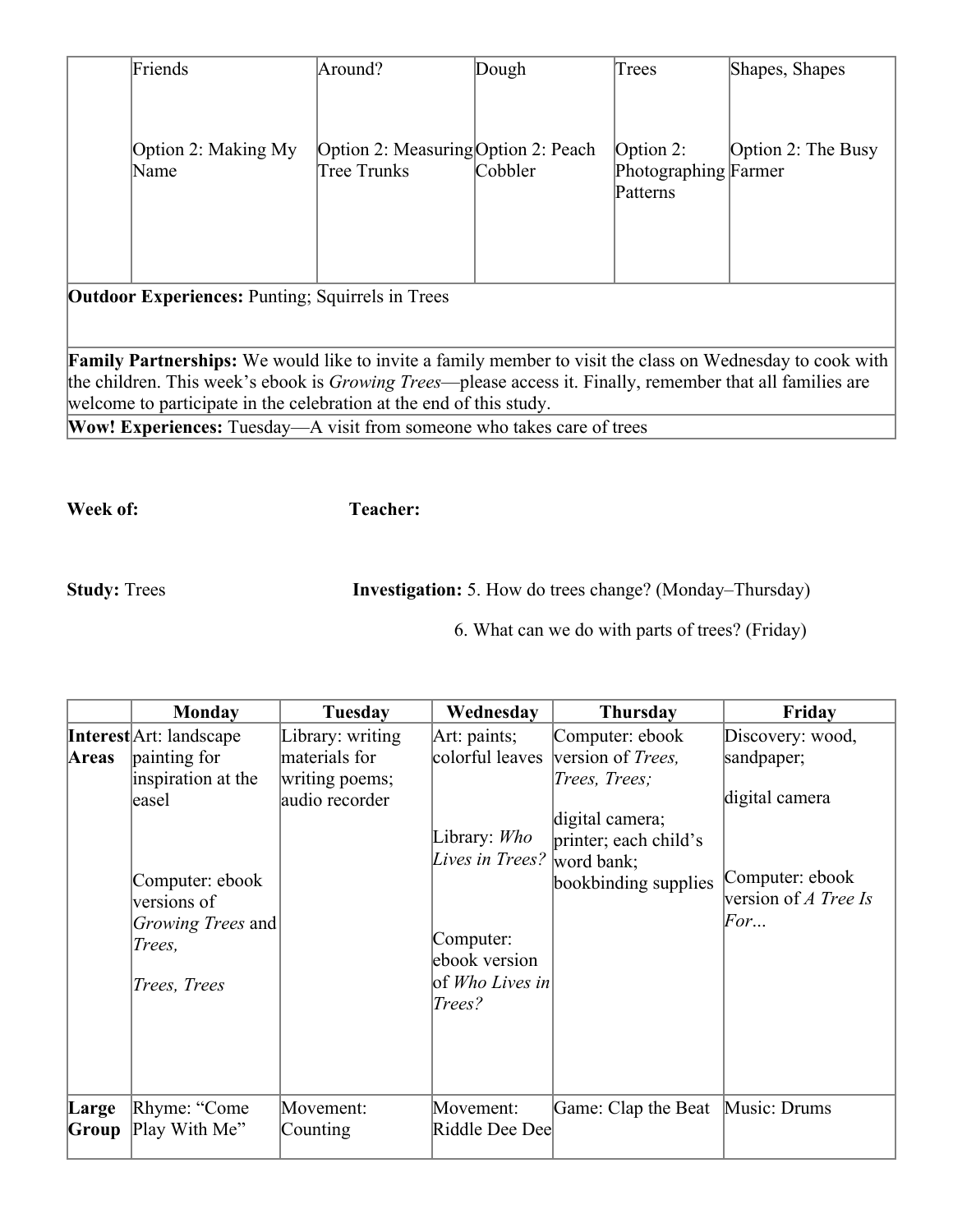|                |                                                                                    | Calisthenics                                             |                                                |                                                            |                                                                         |
|----------------|------------------------------------------------------------------------------------|----------------------------------------------------------|------------------------------------------------|------------------------------------------------------------|-------------------------------------------------------------------------|
|                | Discussion and<br>Shared Writing:<br>Seed, Seedling, and Discussion and<br>Sapling | Shared Writing:<br>Living and<br><b>Nonliving Things</b> | Discussion and Discussion and<br>Tree<br>Poems | Shared Writing: Shared Writing: Tree<br>Damage             | Discussion and Shared<br>Writing: What Things<br>Are Made From<br>Wood? |
| Read-<br>Aloud | Growing Trees                                                                      | When the Monkeys   Pablo's Tree<br>Came Back             |                                                | Trees, Trees, Trees                                        | A Tree Is For                                                           |
| Small<br>Group | Option 1: Letters,<br>Letters, Letters                                             | Option 1: Which<br>Has More?                             | Option 1:<br>Dramatic Story<br>Retelling       | Option 1: Dramatic<br>Story Retelling                      | Option 1: Drawing a<br>House                                            |
|                | Option 2: Shaving<br>Cream Letters                                                 | Option 2:<br>Dinnertime                                  | Option 2:<br>Clothesline<br>Storytelling       | Option 2: Clothesline Option 2: Building a<br>Storytelling | House                                                                   |

**Outdoor Experiences:** Squirrels in Trees; Moving Through the Forest

**Family Partnerships:** Are you (or is someone you know) a carpenter, a construction worker, a furniture maker, or someone who works with wood in another way? If so, we would like to invite you to visit our class during an upcoming investigation to show children how you build with wood and talk about the tools you use. Please let us know if you are interested in joining us. Remember that all families are invited to participate in the celebration at the end of this study. Finally, please access the following ebooks: *Growing Trees*; *Trees, Trees, Trees*; *Who Lives in Trees?*; and *A Tree Is For.*...

**Wow! Experiences:** None.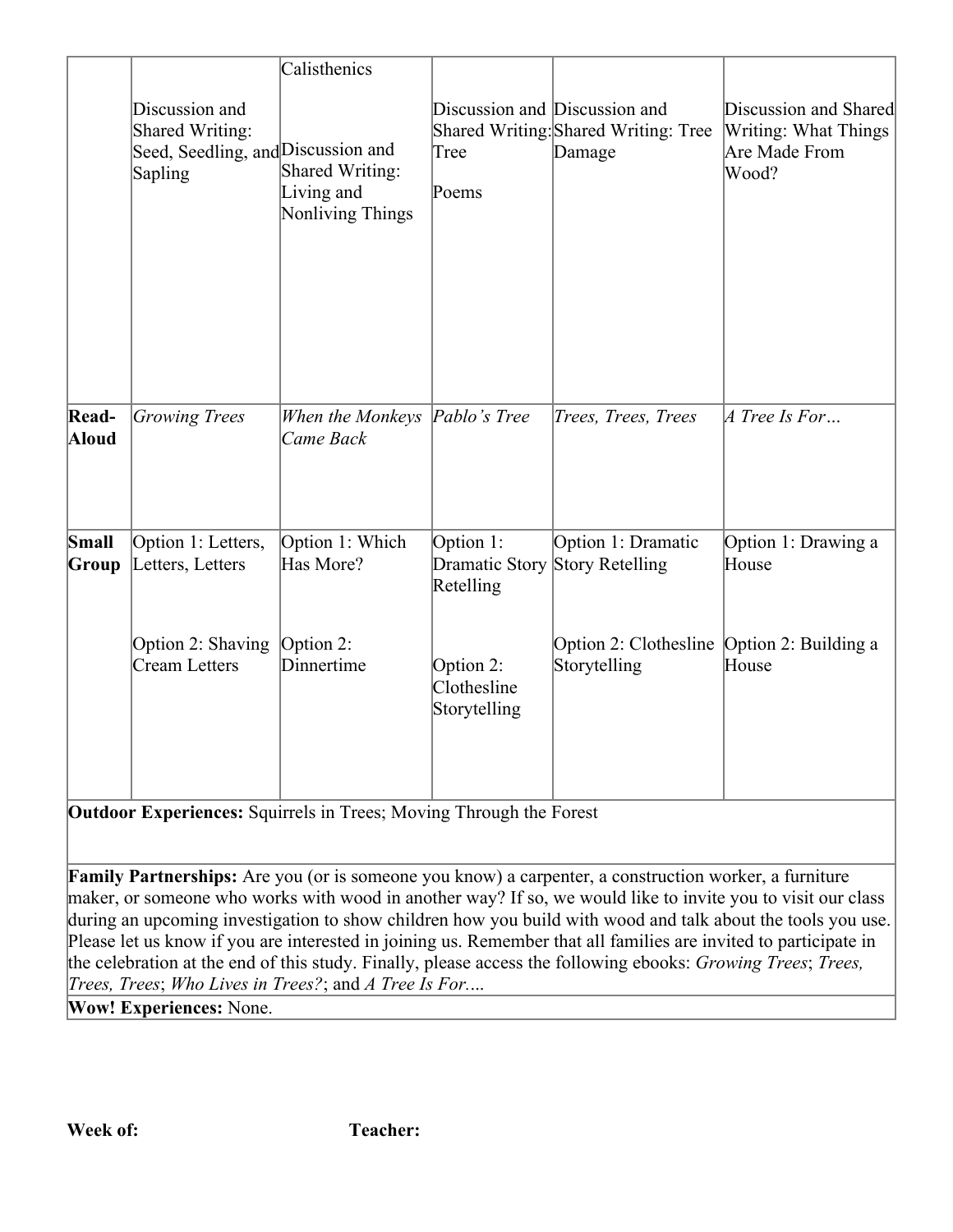Celebrating Learning (Thursday–Friday)

|                | Monday                                                                                        | Tuesday                                                                                          | Wednesday                                                                   | <b>Thursday</b>                                                       | Friday                                                                                                                |
|----------------|-----------------------------------------------------------------------------------------------|--------------------------------------------------------------------------------------------------|-----------------------------------------------------------------------------|-----------------------------------------------------------------------|-----------------------------------------------------------------------------------------------------------------------|
| Areas          | <b>Interest</b> Discovery: variety of<br>paper; magnifying<br>glasses; clipboards,<br>pencils | Discovery:<br>wood,<br>woodworking<br>tools<br>Computer: ebook<br>versions of $A$<br>Tree Is For | Music and<br>Movement: wooden<br>instruments                                | All: displays of<br>children's<br>investigations                      | Discovery: small<br>trees or tree<br>seeds; pots;<br>potting soil<br>All: displays of<br>children's<br>investigations |
| Large<br>Group | Music: Beating Drum<br>Patterns                                                               | Game: 1, 2, 3,<br>What Do I See?                                                                 | Music: Beating<br>Drum Patterns                                             | Rhyme: "Come<br>Play With Me"                                         | Song: "The<br>Green Grass<br>Grows"                                                                                   |
|                | Discussion and Shared<br>Writing: Visitor Who<br>Makes Things From<br>Wood                    | Discussion and<br>Shared Writing:<br>Woodworking<br>Tools                                        | Discussion and<br>Shared Writing:<br><b>Exploring Wooden</b><br>Instruments | Discussion and<br>Shared Writing:<br>Preparing for the<br>Celebration | Discussion and<br>Shared Writing:<br>Memories<br><b>About Trees</b>                                                   |
| Read-<br>Aloud | A Grand Old Tree                                                                              | A Tree Is For                                                                                    | A Grand Old Tree                                                            | Pablo's Tree                                                          | A Grand Old<br><b>Tree</b>                                                                                            |
| Small<br>Group | Option 1: Wooden<br>Collections                                                               | Option $1: A$<br>Closer Look at<br>Wood                                                          | Option 1: Tallying<br>Option 2: Graphing                                    | Option 1:<br>Applesauce                                               | Option $1: A$<br>Shared Story<br>About Trees                                                                          |
|                | Option 2: Wood Hunt                                                                           | Option 2: Close                                                                                  |                                                                             | Option 2: Apple<br>Bread                                              | Option 2: Our                                                                                                         |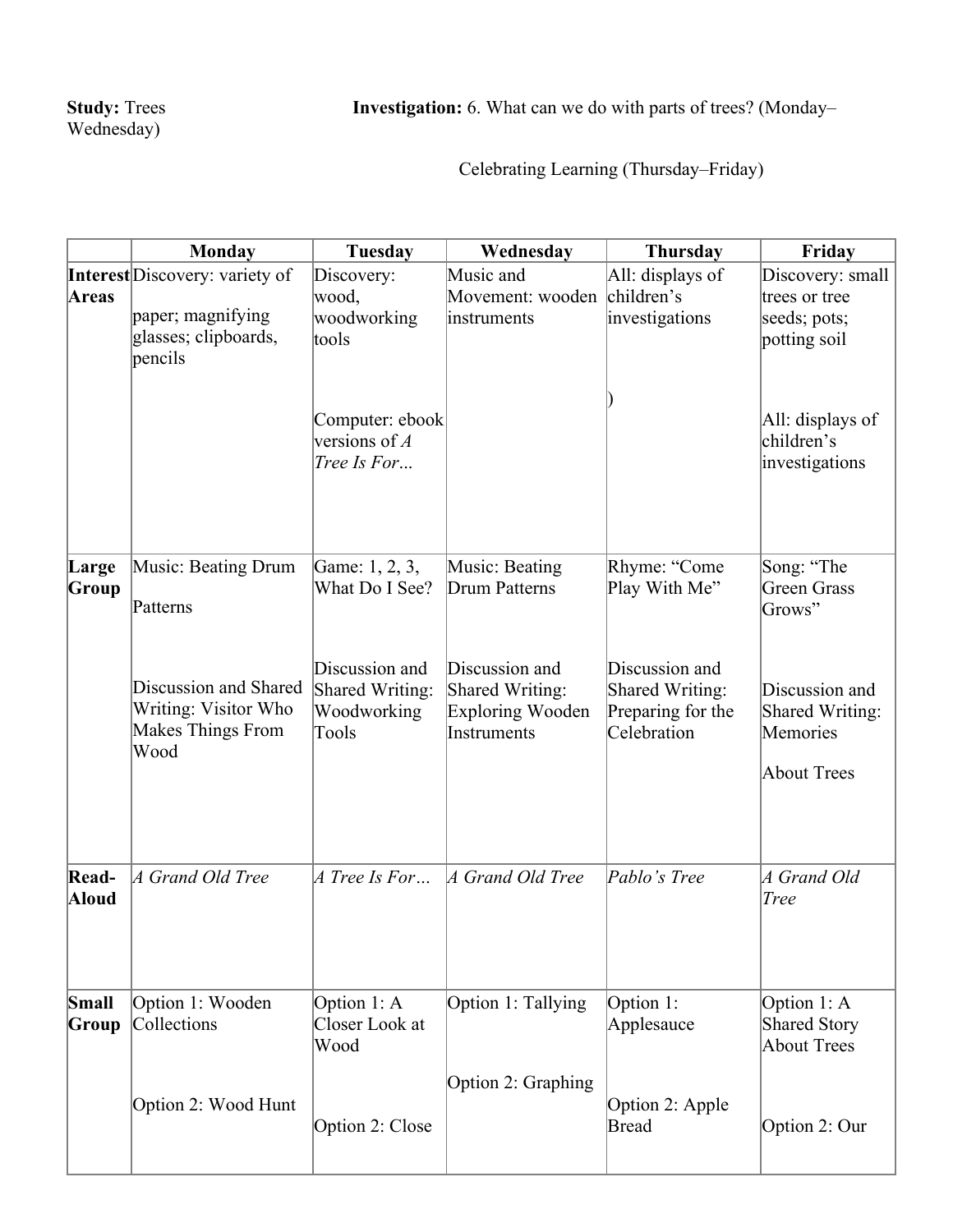|                                                                                                                                                                                                        |                                                 | <b>Up Outdoors</b> |  | Tree Book |
|--------------------------------------------------------------------------------------------------------------------------------------------------------------------------------------------------------|-------------------------------------------------|--------------------|--|-----------|
|                                                                                                                                                                                                        |                                                 |                    |  |           |
|                                                                                                                                                                                                        |                                                 |                    |  |           |
|                                                                                                                                                                                                        |                                                 |                    |  |           |
| <b>Outdoor Experiences:</b> Moving Through the Forest; Plant a Tree                                                                                                                                    |                                                 |                    |  |           |
| <b>Family Partnerships:</b> Please join our class for the end-of-study celebration on Friday! This week's ebooks<br>are A Tree Is For and The Three Little Pigs. We encourage families to access them. |                                                 |                    |  |           |
| Wow! Experiences: Monday—A visit from someone who makes things out of wood                                                                                                                             |                                                 |                    |  |           |
|                                                                                                                                                                                                        | Friday—Family members visit for the celebration |                    |  |           |

# **Integration of 21st Century Themes and Career Exploration**

Performing assigned classroom jobs and duties

| CRP.K-12.CRP2  | Apply appropriate academic and technical skills.                                   |
|----------------|------------------------------------------------------------------------------------|
| CRP.K-12.CRP4  | Communicate clearly and effectively and with reason.                               |
| CRP.K-12.CRP8  | Utilize critical thinking to make sense of problems and persevere in solving them. |
| CRP.K-12.CRP1  | Act as a responsible and contributing citizen and employee.                        |
| CRP.K-12.CRP12 | Work productively in teams while using cultural global competence.                 |

# **Interdisciplinary Connections**

Units are interdisciplinary throughout the curriculum.

| VPA.PK.1.4.4  | Demonstrate a growing ability to represent experiences, thoughts, and ideas through a<br>variety of age-appropriate materials and visual art media using memory, observation, and<br>imagination.                |
|---------------|------------------------------------------------------------------------------------------------------------------------------------------------------------------------------------------------------------------|
| VPA.PK.1.1.6  | Use movement/dance to convey meaning around a theme or to show feelings.                                                                                                                                         |
| VPA.PK.1.1.4  | Define and maintain personal space, concentration, and focus during creative<br>movement/dance performances.                                                                                                     |
| VPA.PK.1.3.4  | Differentiate between fantasy/pretend play and real events.                                                                                                                                                      |
| MA.PK.4.1.4.c | Instantly recognize, without counting, small quantities of up to 3 or 4 objects (i.e.,<br>subitize).                                                                                                             |
| MA.PK.4.2.1.a | putting together and adding to (e.g., "3 blue pegs, 2 yellow pegs, 5 pegs altogether."); and                                                                                                                     |
| MA.PK.4.1.1   | Count to 20 by ones with minimal prompting.                                                                                                                                                                      |
| SFLS.PK.6.3.1 | Develop an awareness of the physical features of the neighborhood/community.                                                                                                                                     |
| MA.PK.4.4.3.b | three-dimensional shapes by building with blocks and with other materials having height,<br>width and depth (e.g., unit blocks, hollow blocks, attribute blocks, boxes, empty food<br>containers, plastic pipe). |
| AL.PK.9.3.1   | Recognize a problem and describe or demonstrate ways to solve it alone or with others                                                                                                                            |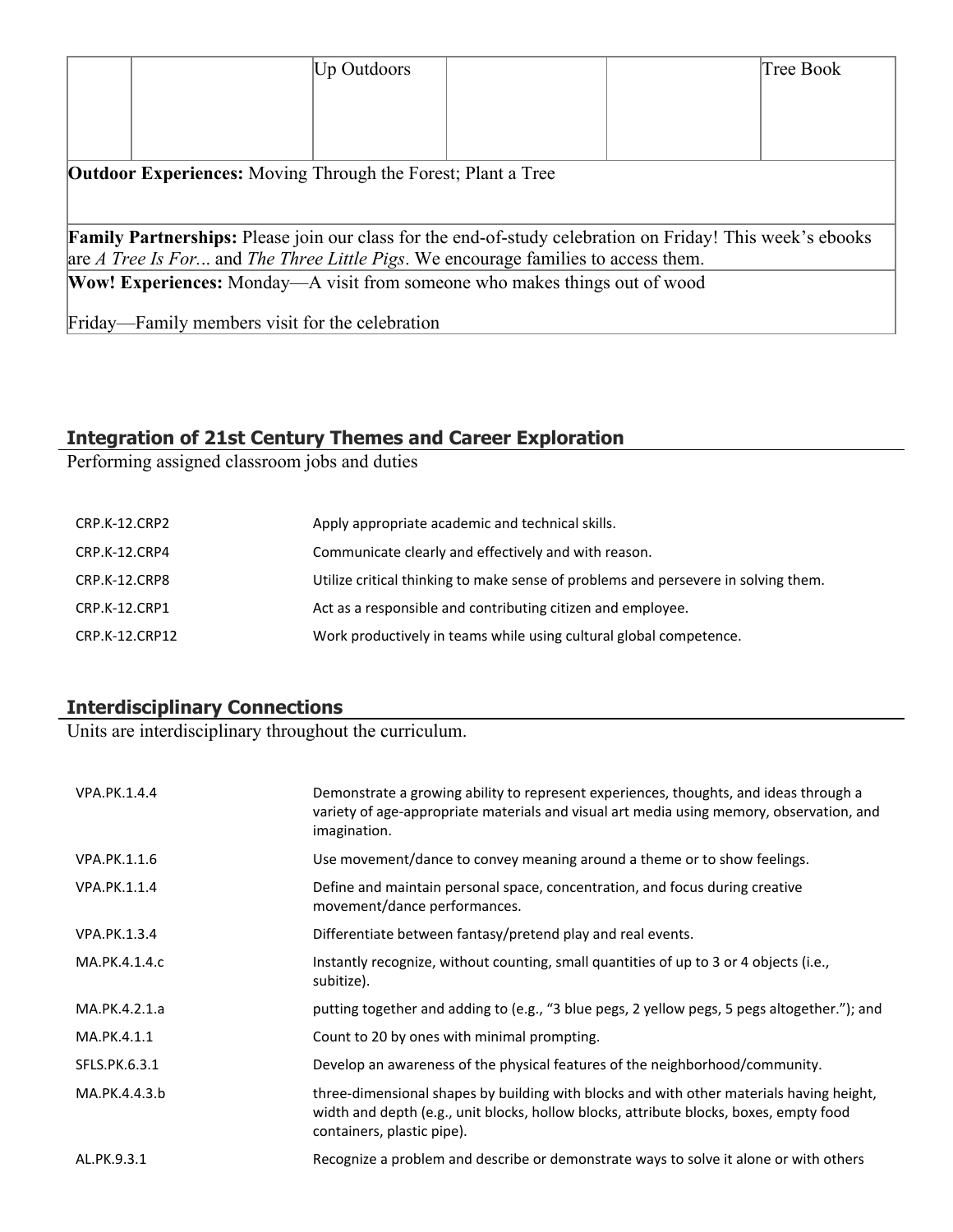|                     | (e.g., "I know! Jamar and I can work together to clean off the table so that we can have a<br>place to eat lunch.")                                                                                                                                                                                                                                                                                                                                                                   |
|---------------------|---------------------------------------------------------------------------------------------------------------------------------------------------------------------------------------------------------------------------------------------------------------------------------------------------------------------------------------------------------------------------------------------------------------------------------------------------------------------------------------|
| MA.PK.4.1.5         | Use one to one correspondence to solve problems by matching sets (e.g., getting just<br>enough straws to distribute for each juice container on the table) and comparing amounts<br>(e.g., collecting the number of cubes needed to fill the spaces in a muffin tin with one cube<br>each).                                                                                                                                                                                           |
| MA.PK.4.3.1         | Sort, order, pattern, and classify objects by non-measurable (e.g., color, texture, type of<br>material) and measurable attributes (e.g., length, capacity, height).                                                                                                                                                                                                                                                                                                                  |
| HPE.PK.2.4.2        | Develop and refine fine-motor skills (e.g., complete gradually more complex puzzles, use<br>smaller-sized manipulatives during play, and use a variety of writing instruments in a<br>conventional matter).                                                                                                                                                                                                                                                                           |
| MA.PK.4.1.2         | Recognize and name one-digit written numbers up to 10 with minimal prompting.                                                                                                                                                                                                                                                                                                                                                                                                         |
| MA.PK.4.1.4.a       | Accurately count quantities of objects up to 10, using one-to one-correspondence, and<br>accurately count as many as 5 objects in a scattered configuration.                                                                                                                                                                                                                                                                                                                          |
| AL.PK.9.1.2         | Show curiosity and initiative by choosing to explore a variety of activities and experiences<br>with a willingness to try new challenges (e.g., choosing harder and harder puzzles).                                                                                                                                                                                                                                                                                                  |
| MA.PK.4.1.4.b       | Arrange and count different kinds of objects to demonstrate understanding of the<br>consistency of quantities (i.e., "5" is constant, whether it is a group of 5 people, 5 blocks or<br>5 pencils).                                                                                                                                                                                                                                                                                   |
| AL.PK.9.4.1         | Use prior knowledge to understand new experiences or a problem in a new context (e.g.,<br>after learning about snakes, children make comparisons when finding a worm on the<br>playground).                                                                                                                                                                                                                                                                                           |
| MA.PK.4.1.6         | Compare groups of up to 5 objects (e.g., beginning to use terms such as "more," "less,"<br>"same").                                                                                                                                                                                                                                                                                                                                                                                   |
| VPA.PK.1.2.1        | Sing a variety of songs with expression, independently and with others.                                                                                                                                                                                                                                                                                                                                                                                                               |
| MA.PK.4.3.2         | Begin to use appropriate vocabulary to demonstrate awareness of the measurable<br>attributes of length, area, weight and capacity of everyday objects (e.g., long, short, tall,<br>light, heavy, full).                                                                                                                                                                                                                                                                               |
| MA.PK.4.4.3.a       | two-dimensional shapes (e.g., use two dimensional shapes to make designs, patterns and<br>pictures by manipulating materials such as paper shapes, puzzle pieces, tangrams;<br>construct shapes from materials such as straws; match identical shapes; sort shapes based<br>on rules [something that makes them alike/different]; describe shapes by sides/angles;<br>use pattern blocks to compose/decompose shapes when making and taking apart<br>compositions of several shapes). |
| AL.PK.9.2.2         | Use the imagination to solve problems, use materials, role play, write stories, move the<br>body, or create works of art (e.g., create pretend spinach out of torn green construction<br>paper to serve for dinner).                                                                                                                                                                                                                                                                  |
| AL.PK.9.2.1         | Show flexibility in approaching tasks by being open to new ideas (i.e., doesn't cling to one<br>approach to a task, but is willing to experiment and to risk trying out a new idea or<br>approach).                                                                                                                                                                                                                                                                                   |
| <b>VPA.PK.1.3.3</b> | Participate with others in dramatic play, negotiating roles and setting up scenarios using<br>costumes and props.                                                                                                                                                                                                                                                                                                                                                                     |
| VPA.PK.1.4.1        | Demonstrate the safe and appropriate use and care of art materials and tools.                                                                                                                                                                                                                                                                                                                                                                                                         |
| AL.PK.9.3.2         | Use varied strategies to seek or recall information and to find answers (e.g., questioning,<br>trial and error, testing, building on ideas, finding resources, drawing, or thinking aloud).                                                                                                                                                                                                                                                                                           |
| AL.PK.9.2.3         | Use multiple means of communication to creatively express thoughts, ideas, and feelings<br>(e.g., sing a song and act out the story of the life cycle of a butterfly).                                                                                                                                                                                                                                                                                                                |
| SFLS.PK.6.2.3       | Demonstrate appropriate behavior when collaborating with others.                                                                                                                                                                                                                                                                                                                                                                                                                      |
| MA.PK.4.1.3         | Know that written numbers are symbols for number quantities and, with support, begin to                                                                                                                                                                                                                                                                                                                                                                                               |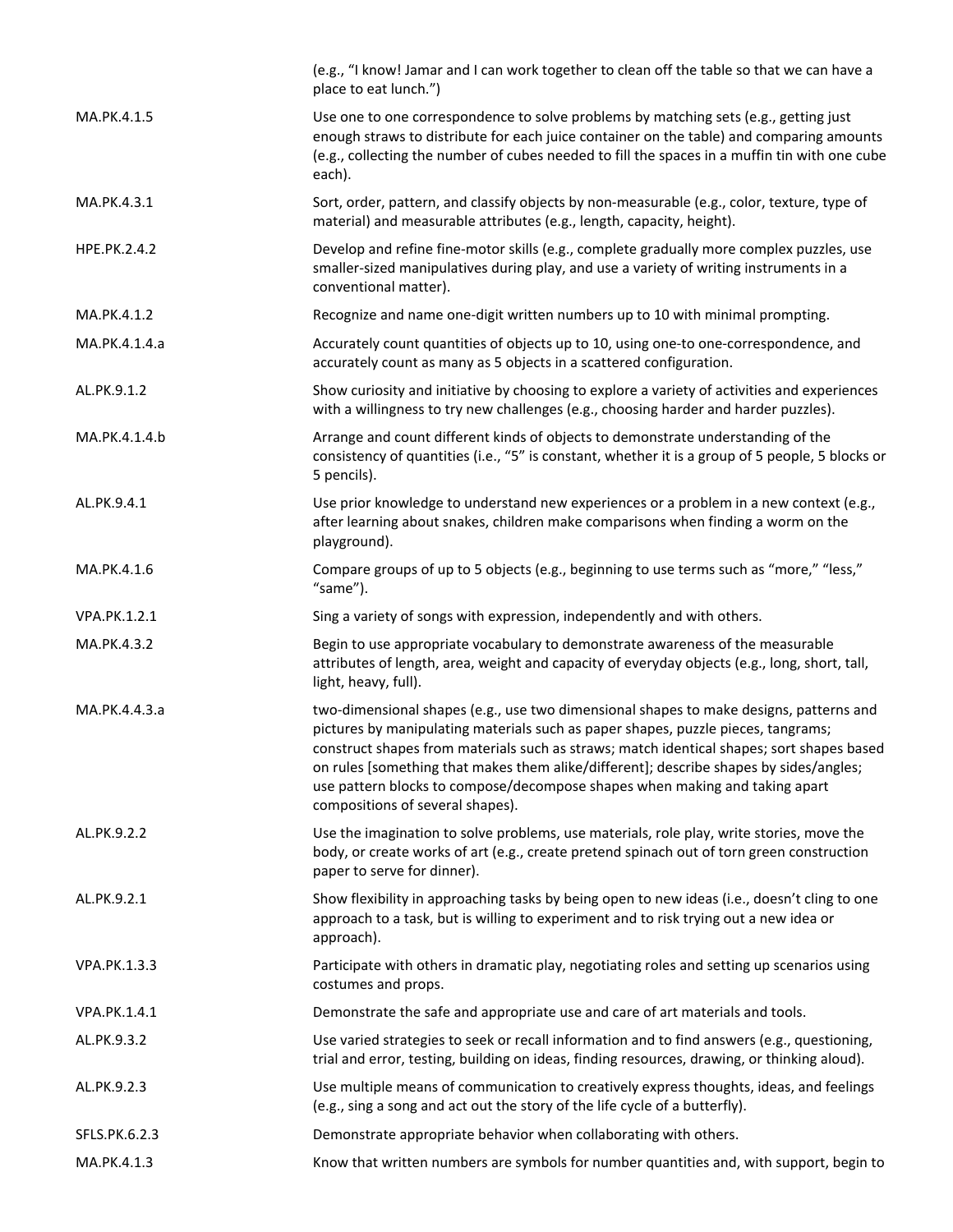write numbers from 0 to 10.

AL.PK.9.4.2 Make connections between ideas, concepts, and subjects (e.g., children take pictures from a field trip or nature walk, and use them to write and illustrate classroom books).

#### **Differentiation**

Students will be offered support and challenges as deemed appropriate.

#### **Modifications & Accommodations**

Pre-school has multiple identification processes and services for students needing support.

#### **Benchmark Assessments**

Teacher created benchmark assessment

# **Formative Assessments**

Teacher observation

# **Summative Assessments**

Anecdotal record keeping

# **Instructional Materials**

See items located in lesson plans above.

### **Standards**